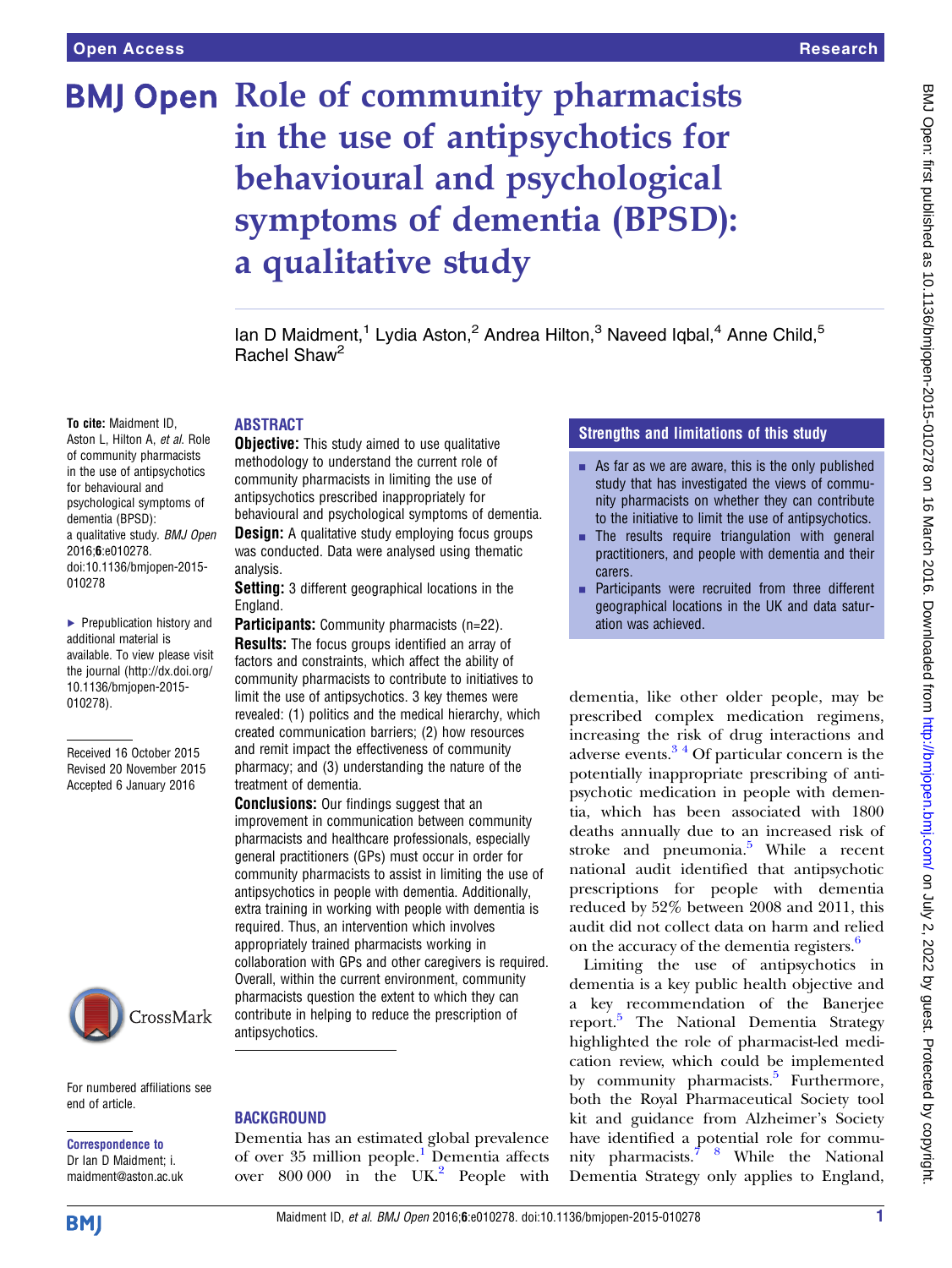there is a need to limit the use of antipsychotics across the UK. $78$ 

While there is a significant literature on pharmacists providing clinical services in general, there is little on services specifically in dementia care. $9-21$  $9-21$  One crosssectional survey explored the knowledge, experience and attitudes of community pharmacists on pain experi-enced by people with dementia and its management.<sup>[12](#page-5-0)</sup> Another study found that a pharmacy-led programme could support withdrawing antipsychotics in people with dementia; however, this clinical service was delivered by a specialist dementia care pharmacist. $20$  There is also a current cluster randomised controlled trial in the Netherlands which aims to improve psychotropic usage in nursing home residents with dementia.<sup>[9](#page-5-0)</sup> The intervention is a structured multidisciplinary medication review involving pharmacists, physicians and nurses, and education delivered within the nursing home.<sup>9</sup>

There may be significant barriers to community pharmacists delivering such a role,  $\frac{9}{9}$  14  $\frac{21}{14}$  and outcomes from pharmacy-led interventions have been variable.<sup>11</sup> <sup>13</sup> <sup>14</sup> Community pharmacists do not usually have full access to the patients' clinical histories and the Summary Care Record may not contain enough information. $14^{22}$ Commonly, the prescribing decision rests with the general practitioner (GP) which means community pharmacists can only make clinical recommendations, and indeed in some cases may not even know if their suggestions were acted on. $^{14}$  $^{14}$  $^{14}$  Furthermore, GPs may not believe that community pharmacists can add clinical value to chronic disease management. $^{23}$  $^{23}$  $^{23}$  This study used qualitative methodology to examine the current role of community pharmacists with respect to the use antipsychotics in behavioural and psychological symptoms of dementia (BPSD).

# AIMS AND OBJECTIVES

# Aim

To understand the current role of community pharmacists in limiting the use of antipsychotics prescribed inappropriately for BPSD.

#### **Objectives**

To understand the opinions and experience of community pharmacists, focusing on their knowledge and opinions of the national initiative.

To identify barriers and facilitators to community pharmacists developing a role in this clinical area.

# **METHODS**

#### **Design**

An exploratory study was conducted which utilised a semistructured schedule to guide discussions in focus groups. Three focus groups were facilitated by LA, a health psychologist in training. They were audiorecorded, transcribed verbatim and analysed using thematic analysis.

# **Participants**

Three focus groups were held in three different geographical locations in England: the North East (NE), West Midlands (WM) and South East (SE; precise areas have been kept anonymous). This ensured a wide geographical representation and the possibility for a wide range of experiences.

The criteria for inclusion in the study were that all participants worked or had worked, whether full or part time, as a community pharmacist.

#### Sampling and recruitment

Participants were recruited through local pharmaceutical networks. The study was advertised on the relevant, geographically specific Local Pharmaceutical Committee (LPC) websites, which explained what taking part in the research involved the criteria the individual had to meet in order to do so, as well as the date the focus group would occur. Purposive sampling was originally employed. This developed into a snowball sample as data were gathered, and contacts were asked to suggest other community pharmacists who might be willing to take part in this study. The contact details of LA were provided on the advert, and potential participants were at liberty to contact via email to express interest. An email with an information sheet, consent form and expression of interest form would be attached and emailed back to these interested individuals, and after consenting, LA gave the venue details and time of the focus group to the participants. Written consent was obtained from all participants prior to data collection.

#### Data collection

Ethics approval was granted by the appropriate University Research Ethics Committee in June 2013 and the study was conducted between September and November 2013. Each focus group was co-facilitated by an experienced pharmacist to support LA with any specialist pharmacy terminology. For the focus group to take place, between 4 and 10 participants were required. The interview schedule consisted of open-ended questions to avoid leading participants' responses (see online supplementary appendix 1). Prompts were included in the schedule and were employed if required.

#### Data analysis

The focus groups were recorded and the recordings transcribed (using a transcription service). These transcripts were analysed using thematic analysis (coded by LA). Thematic analysis was used because it is a flexible method which is able to provide a detailed and complex account of qualitative data, and is widely used in healthcare research. $^{24}$  $^{24}$  $^{24}$  IDM and RS also independently reviewed the transcripts and the coding by LA. Any disagreements over interpretation of the data were discussed between LA, IDM and RS until consensus was reached. Deviant case analysis was also performed in order to reduce any bias. Three key concepts were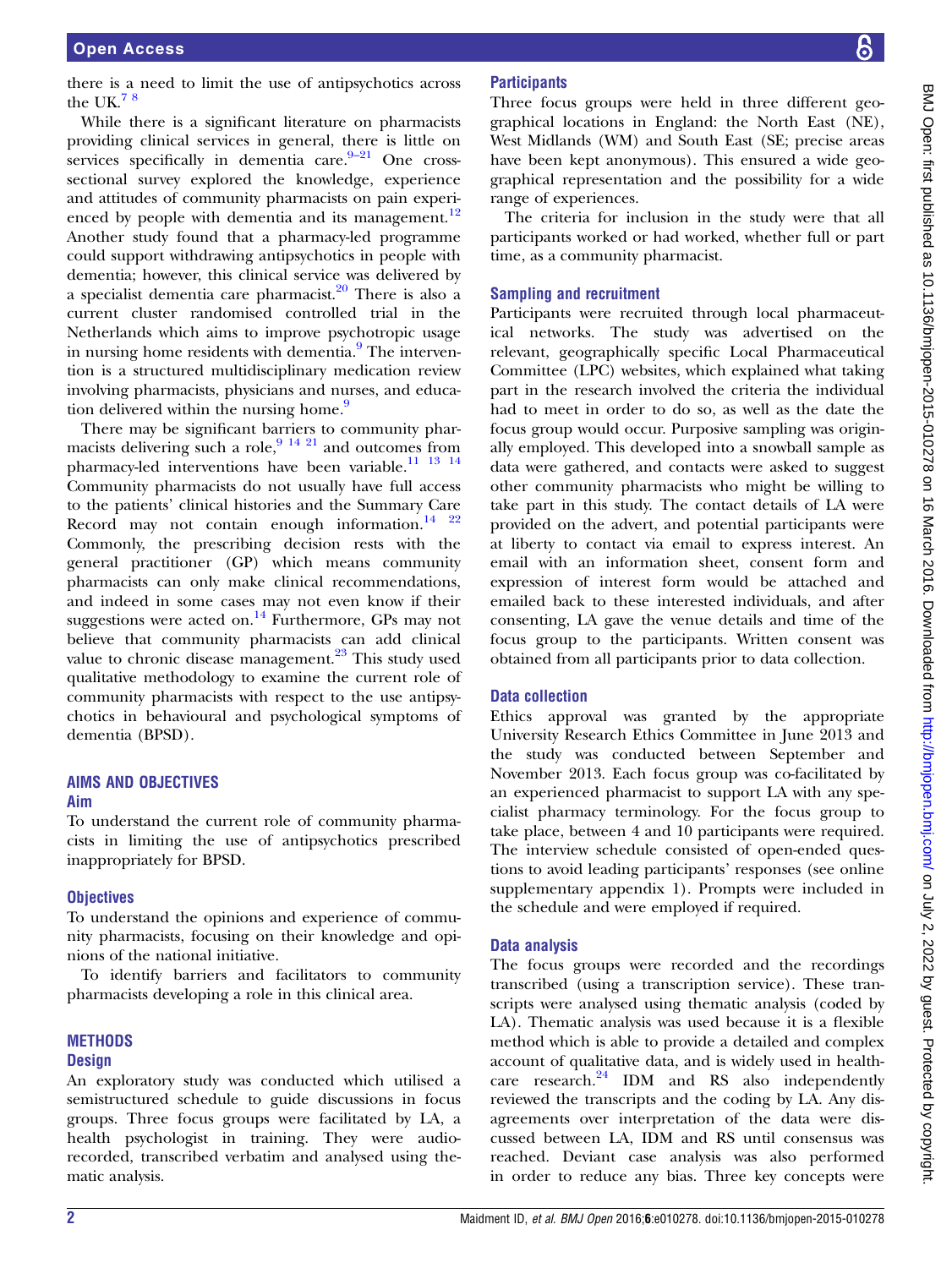elicited from the data with subthemes within these three themes.

#### RESULTS

Twenty-two participants were recruited (14 females and 8 males): NE: 6 (4 females, 2 males), WM: 5 (1 females, 4 males), SE: 11 (9 females, 2 males; for further demographic information see online supplementary appendix 2). It was not possible to state the number of pharmacists approached and the number who declined due to the method used to recruit participants.

When discussing the role community pharmacists have in reducing the prescription of antipsychotics in dementia, the focus groups revealed an undercurrent of concern as to whether this was manageable within the constraints of their role, as well as an array of factors which would have to be considered and altered. Three themes were revealed: (1) politics and the medical hierarchy; (2) how resources and remit impact the effectiveness of community pharmacy; and (3) understanding the nature of the treatment of dementia.

Theme 1: politics and the medical hierarchy

Similar discussion between groups was elicited, which concentrated on the relationship of community pharmacists with GPs. This was expressed in a way that suggested feelings of inferiority towards GPs, which in turn created a barrier in communication. This was perceived to be perpetuated by the attitude of GPs, who the participants felt, were unwilling to listen to their perspective:

Even if you say it in the right manner, you still haven't got any real authority. So he can tell you whatever he wants. (WM2)

Community pharmacists believed that they needed to exert considerable effort to improve their working relationship, but perceived a lack of recognition of their job status:

Tact and diplomacy are required but, as you say, you are quite likely to get a message back saying, "You are neither a consultant nor a prescriber, so toe the line. (WM5)

This idea that, because community pharmacists are not GPs or consultants, community pharmacists believed that others thought their opinions lacked validity, which affected their interactions with GPs. The above extract also suggests that even if GPs are polite with community pharmacists, they may still be interpreted as patronising, demonstrated through the GPs' questioning, which undermined both the expertise of community pharmacists and the legitimacy of their concern for the patient's welfare.

A level of self-doubt and, indeed, fear was portrayed when the participants considered their own remit as professionals in relation to communication with GPs:

And I wanted to ask you, just to expand this and I don't mean this disrespectfully at all…but would you also be

fearful about your skill set if the GP said to you, OK, let's withdraw it. Tell me how to do it. (SE3)

Yes. Absolutely. Yes. (SE—general consensus)

This signified a general lack of self-efficacy within the profession and had a direct impact on the self-efficacy of the community pharmacists.

This lack of communication between community pharmacists and GPs was further exacerbated when participants explained how they had contacted GPs and in some cases, consultants, only to never receive a reply. Even when the community pharmacists had successfully contacted GPs, GPs had not altered their practice based on the concerns presented to them:

I've never succeeded in getting a GP to say, "OK, we'll scrub that". (WM5)

All of the above paints a compelling picture of community pharmacists not having their voices heard, or the voice they once had being silenced by negative experiences. This is further impaired by the lack of resources that community pharmacists have access to.

Theme 2: how resources and remit impact the effectiveness of community pharmacy

There was an overall consensus across the groups that community pharmacists were under-resourced and without adequate power within the existing parameters of their work. This included no direct access to patients' records, which they believed was vital for any role in limiting the use of antipsychotics:

We don't have access to notes in terms of their records. (SE11)

This limited their effectiveness in this area and demonstrates that community pharmacists do not yet feel suitably trained in the specialised area of treatment of BPSD:

We, as pharmacists, well currently we haven't been trained unless you are a specialist, in behavioural changes. We have no equipment on that at all…I would feel at the moment totally out of my depth. (SE10)

Participants reported feeling significant uncertainty about the remit of their profession with regard to this initiative:

It's always difficult to know what is appropriate and inappropriate in psychotic medicine. (NE2)

However, community pharmacists already manage busy schedules and the feasibility of implementing increased scope needs to be investigated:

One of the major obstacles is time…you haven't got the time to put that into practice. (WM5)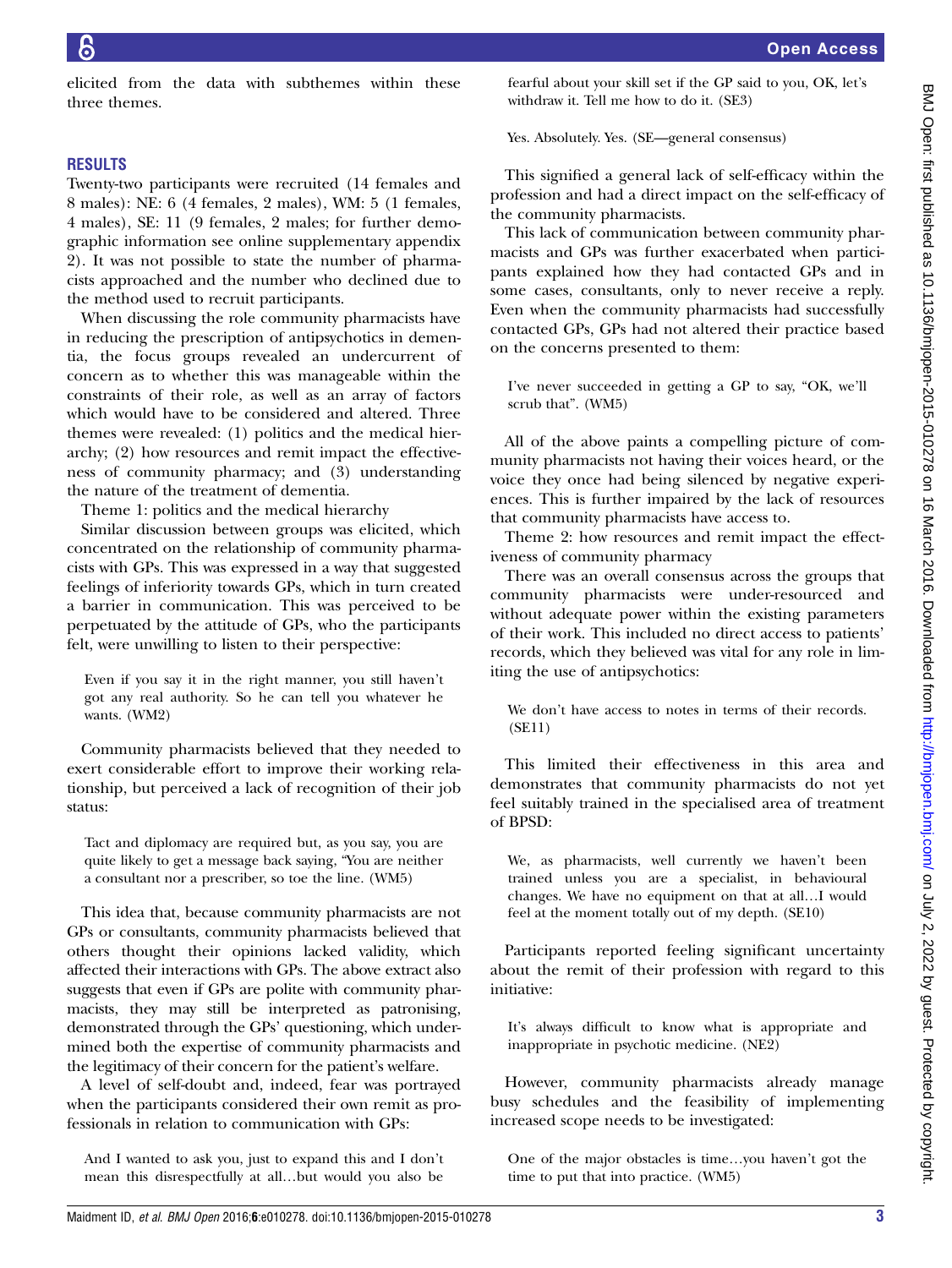The idea of introducing another responsibility into this role raises challenges, not least with respect to community pharmacists' professional identity, competency and stretched resources. Furthermore, in the absence of an incentive for community pharmacists to take on additional work, it is unlikely that this role will develop:

If you were reimbursed more appropriately for patients who take a lot more time to be dealt with. (NE4)

More fundamentally, awareness of the current objective to reduce the use of antipsychotics in people with dementia needs to be raised among community pharmacists:

I wasn't aware of any specific initiative. (WM5)

Well, I know there was a call to action some time ago, several years ago I think, wasn't it, I think. (SE6)

Theme 3: anomalies and uncertainty: understanding the nature of the treatment of dementia

The community pharmacists also questioned whether or not it was appropriate to query the prescribing of antipsychotics in people with dementia. They believed that there was a need to balance the safety of the patient and others versus the side effects of antipsychotics.

This patient is going crazy, flying off the walls, it's in the patient's best interest to sort her out because…you have to balance the risk and benefit. (WM3)

This again portrays the sense of uncertainty about what is best for the patient and the ambiguity experienced by community pharmacists partly due to the lack of access to information. Furthermore, if GPs cannot be contacted, the community pharmacist must either dispense the drugs or not dispense them until they have managed to reach the GP and discussed the prescription with the GP; this may be difficult if the community pharmacist does not know the patient, or has not spoken to the patient's family. In addition, questions arose surrounding the issue of consent and who has permission to give it when confronted with dementia treatment issues:

So if it's a third party, unless they are caught in the ethical gap, so like, you need to discuss it with the person themselves. So if the person is in a position where they can't come in to your pharmacy and you can't go there to discuss it with them. (SE3)

With this uncertainty combined with the pressures identified in all the themes, the community pharmacists appeared to neglect dementia care:

Dementia gets put on the too difficult to do pile. (SE3)

# **DISCUSSION**

All extracts presented paint a complex picture of the heterogeneous nature of dementia and the multifaceted issues related to its treatment. We observed a negative cycle within community pharmacists' accounts which seemed to stem from a lack of professional confidence, which developed a sense of inferiority, which was exacerbated by a lack of training and challenging symbiotic relationships with GPs.<sup>[25](#page-5-0)</sup> This problem is further aggravated by not having access to patient records, lack of financial incentives and current workload issues. The Department of Health and the Royal Pharmaceutical Society highlight the role that community pharmacists could play in helping reduce the prescription of antipsychotics. $5\frac{5}{7}$  $5\frac{5}{7}$  However, the extent to which community pharmacists feel they can contribute to this initiative is limited.

People with dementia may be a greater risk of medication-related adverse events due to the impact of cognitive impairment.<sup>26</sup> <sup>27</sup> Like other research, on the role of community pharmacists in general, we found that isolation, poor integration into the healthcare team, being viewed as 'shopkeepers' re-enforcing a sense of inferiority and lack of access to records inhibit community pharma-cists from developing a clinical role.<sup>[14 28](#page-5-0)–33</sup> It is unclear from this investigation whether or not the attitude of GPs is a primary cause, a contributing factor or simply a consequence of community pharmacists' low self-efficacy.

While, as far as we are aware, this is the first published study that has investigated the involvement of community pharmacists in supporting the appropriate use of medication to treat BPSD; other research has found barriers in other specific dementia syndromes, such as pain, suggesting that dementia care is an area that community pharmacists generally find particularly challenging.<sup>[12](#page-5-0)</sup> Our research also confirms some of the issues identified by the Royal Pharmaceutical Society.<sup>7</sup> The pharmacist may not be able to rely on the person with dementia as an historian; thus, there is greater reliance on the clinical record. The public may be particularly reluctant to trust pharmacists to deliver services that are perceived as risky, such as the treatment of  $BPSD<sup>30</sup>$  $BPSD<sup>30</sup>$  $BPSD<sup>30</sup>$  Finally, we found that accessible training to improve the skills in the pharmacy workforce, sufficient time and a collaborative multidisciplinary approach are required to develop the community pharmacist role in this area, echoing previous research.[14 17 31 34 35](#page-5-0)

# Limitations of the study

Qualitative methods often rely on smaller sample sizes to allow for participant accounts to be analysed in sufficient detail for the results to be meaningful. The participants in this study were a mix of ages and experiences (see online supplementary appendix 2 for more information) recruited from three different geographical locations in the UK, which was to the study's benefit. While data saturation was achieved, the findings require confirmation. Another limitation to this study is the lack of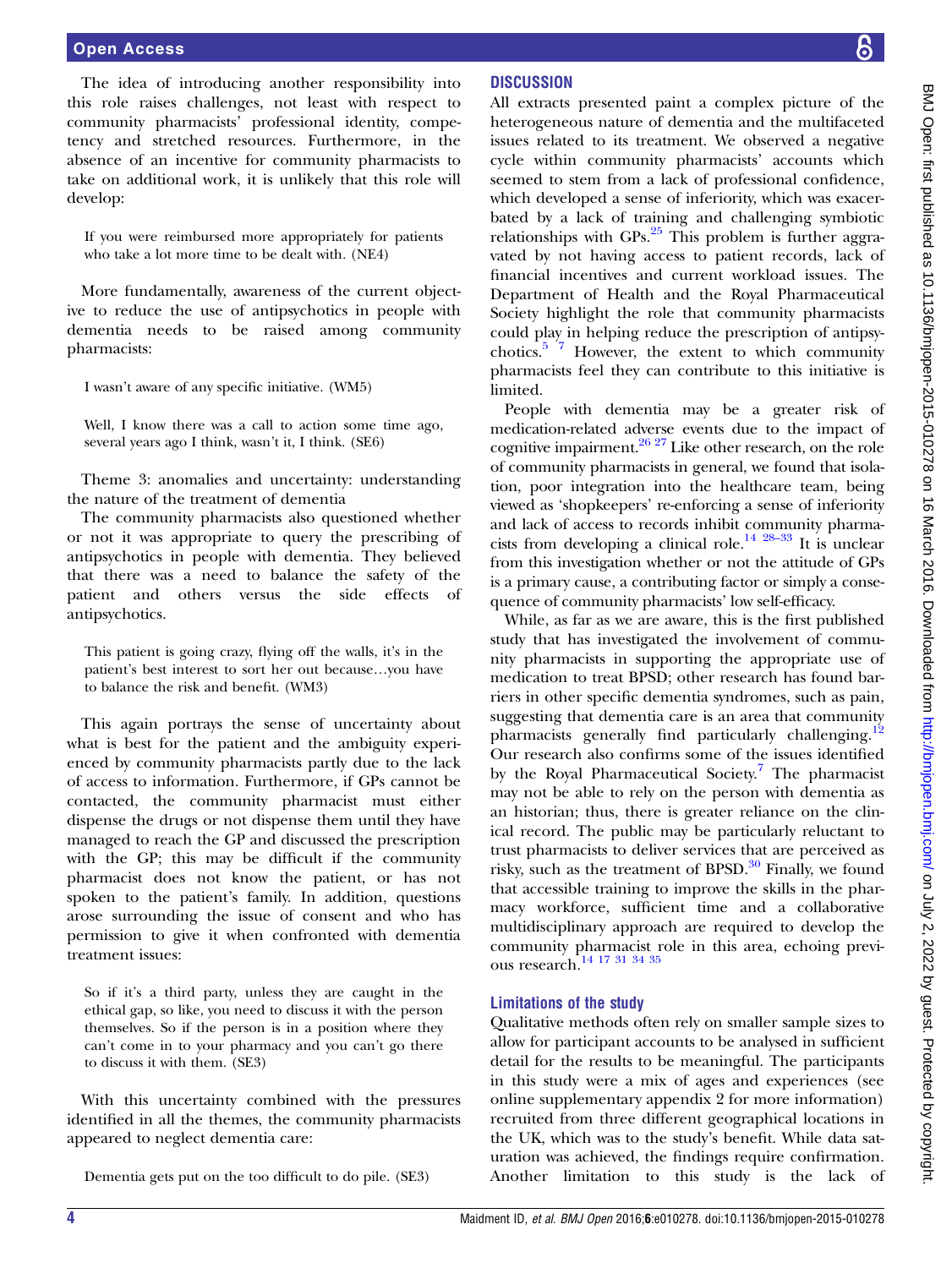<span id="page-4-0"></span>triangulation of results from community pharmacists with GPs and people with dementia and their carers.

#### Implications for practice

This research suggests that current policy initiatives to develop a clinical role for community pharmacists in dementia care are likely to be unsuccessful. Perceptions of community pharmacy held by key stakeholders need to change in general. $29\frac{30\frac{36}{36}}{A}$  more collaborative approach with access to clinical records is required. However, concerns have been expressed that community pharmacies may use the National Health Service (NHS) data for commercial reasons, $37$  and the general public may be reluctant to allow access to health records unless the need for this access is clearly explained. $33$  If community pharmacists and GPs could develop an effective working relationship, link with specialist services, via a collaborative medication review, this could limit the inappropriate use of psychotropics to treat BPSD.<sup>21</sup> Joint training with GPs and pharmacists is one potential promising avenue; in addition to developing the clinical skills of community pharmacists, the training could be a stepping stone towards a more collaborative approach to medication optimisation. $^{14}$  31 38

#### Future research

Our results suggest that any effective intervention, to reduce the prescription of antipsychotics in people with dementia, is likely to require the input of specially trained pharmacists working collaboratively with GPs, community pharmacists, patients and carers. Furthermore, it would require expertise from Health Psychologists to ensure any proposed behaviour change at the systemic level has a sound basis in evidenced behavioural science. $39\frac{40}{2}$  Authors of this paper are conducting two research projects in this area. First, we have received funding from Pharmacy Research UK to study the role of community pharmacists in medication management in dementia. Second, we hold an National Institute for Health Research (NIHR) grant (RfPB reference number: PB-PG-0613-31071) to investigate the feasibility of trialling a combined pharmacy and health psychology informed intervention to limit the use of psychotropic medication to treat BPSD and to prepare care home staff to care effectively for people with dementia exhibiting challenging behaviour. $41$  The intervention plans to use a collaborative model with experts from secondary care supporting primary care. Research should also investigate methods to improve collaboration between community pharmacists and GPs, in general.

# **CONCLUSION**

This qualitative study found that community pharmacists question the extent that they can contribute to national objectives to reduce the prescription of antipsychotics for people with dementia. The pharmacists interviewed believed that issues such as suboptimal teamwork between community pharmacists and GPs, a lack of full access to records and limited training need to be addressed. These barriers may have a greater impact in dementia care, and therefore the ability of community pharmacists to contribute to care in this environment may be especially limited. A more collaborative approach to care, which allowed community pharmacists access to clinical records, along with appropriate training could start to address some of the issues raised. However, until these issues are addressed, community pharmacists will lack the knowledge and information, and therefore the confidence required to develop any meaningful role in this aspect of dementia care.

#### Author affiliations

<sup>1</sup>School of Life and Health Sciences, Aston Research Centre for Healthy Ageing (ARCHA), Aston University, Birmingham, UK <sup>2</sup>School of Life and Health Sciences, Aston University, Birmingham, UK <sup>3</sup> Faculty of Health and Social Care, University of Hull, Hull, UK 4 Department of Pharmacy, School of Life and Health Sciences, Aston University, Birmingham, UK 5 Avante Care, Faversham, Kent, UK

Acknowledgements The authors would like to thank the community pharmacists for their participation in this study and Sally Greensmith (FRPharmS, RPS Surrey lead) who co-facilitated the SE focus group.

Contributors The project was designed by IDM with support from all co-authors. The ethics application was developed by LA with support from IDM and RS. LA conducted the interviews with support from IDM and AH. All authors contributed to data analysis and critical revision of the paper; additionally every author approved the final version.

Funding This research received no specific grant from any funding agency in the public, commercial or not-for-profit sectors.

Competing interests None declared.

Ethics approval Aston University Research Ethics.

Provenance and peer review Not commissioned; externally peer reviewed.

Data sharing statement No additional data are available.

**Open Access** This is an Open Access article distributed in accordance with the Creative Commons Attribution Non Commercial (CC BY-NC 4.0) license, which permits others to distribute, remix, adapt, build upon this work noncommercially, and license their derivative works on different terms, provided the original work is properly cited and the use is non-commercial. See: [http://](http://creativecommons.org/licenses/by-nc/4.0/) [creativecommons.org/licenses/by-nc/4.0/](http://creativecommons.org/licenses/by-nc/4.0/)

# **REFERENCES**

- Alzheimer's Disease International 2013. World Alzheimer's report 2013 Journey of Caring: an analysis of long-term care for dementia. <http://www.alz.co.uk/research/WorldAlzheimerReport2013.pdf> (accessed 4 Aug 2015).
- 2. Alzheimer's Research UK. Dementia statistics. 2014. [http://www.](http://www.alzheimersresearchuk.org/dementia-statistics/?gclid=COeXpKXM-b8CFcsJwwodJVsARQ) [alzheimersresearchuk.org/dementia-statistics/?](http://www.alzheimersresearchuk.org/dementia-statistics/?gclid=COeXpKXM-b8CFcsJwwodJVsARQ)
- [gclid=COeXpKXM-b8CFcsJwwodJVsARQ](http://www.alzheimersresearchuk.org/dementia-statistics/?gclid=COeXpKXM-b8CFcsJwwodJVsARQ) (accessed 29 Sep 2015). 3. Schubert CC, Boustani M, Callahan CM, et al. Comorbidity profile of dementia patients in primary care: are they sicker. [J Am Geriatric](http://dx.doi.org/10.1111/j.1532-5415.2005.00543.x) [Soc](http://dx.doi.org/10.1111/j.1532-5415.2005.00543.x) 2006;54:104–9.
- 4. Poland F, Mapes S, Pinnock H, et al. Perspectives of carers on medication management in dementia: lessons from collaboratively developing a research proposal. [BMC Res Notes](http://dx.doi.org/10.1186/1756-0500-7-463) 2014;7:463.
- 5. Department of Health. The use of antipsychotic medication for people with dementia: time for action living well with dementia: a National Dementia Strategy. London: Stationary Office, 2009. [http://www.rcpsych.ac.uk/pdf/Antipsychotic%20Bannerjee%](http://www.rcpsych.ac.uk/pdf/Antipsychotic%20Bannerjee%20Report.pdf) [20Report.pdf](http://www.rcpsych.ac.uk/pdf/Antipsychotic%20Bannerjee%20Report.pdf) (accessed 29 Sep 2015).
- 6. Health and Social Care Information Centre (HSCIC). National Dementia and Anti-psychotic Prescribing Audit. [http://www.ic.nhs.uk/](http://www.ic.nhs.uk/dementiaaudit) [dementiaaudit](http://www.ic.nhs.uk/dementiaaudit) (accessed 31 Jul 2015).